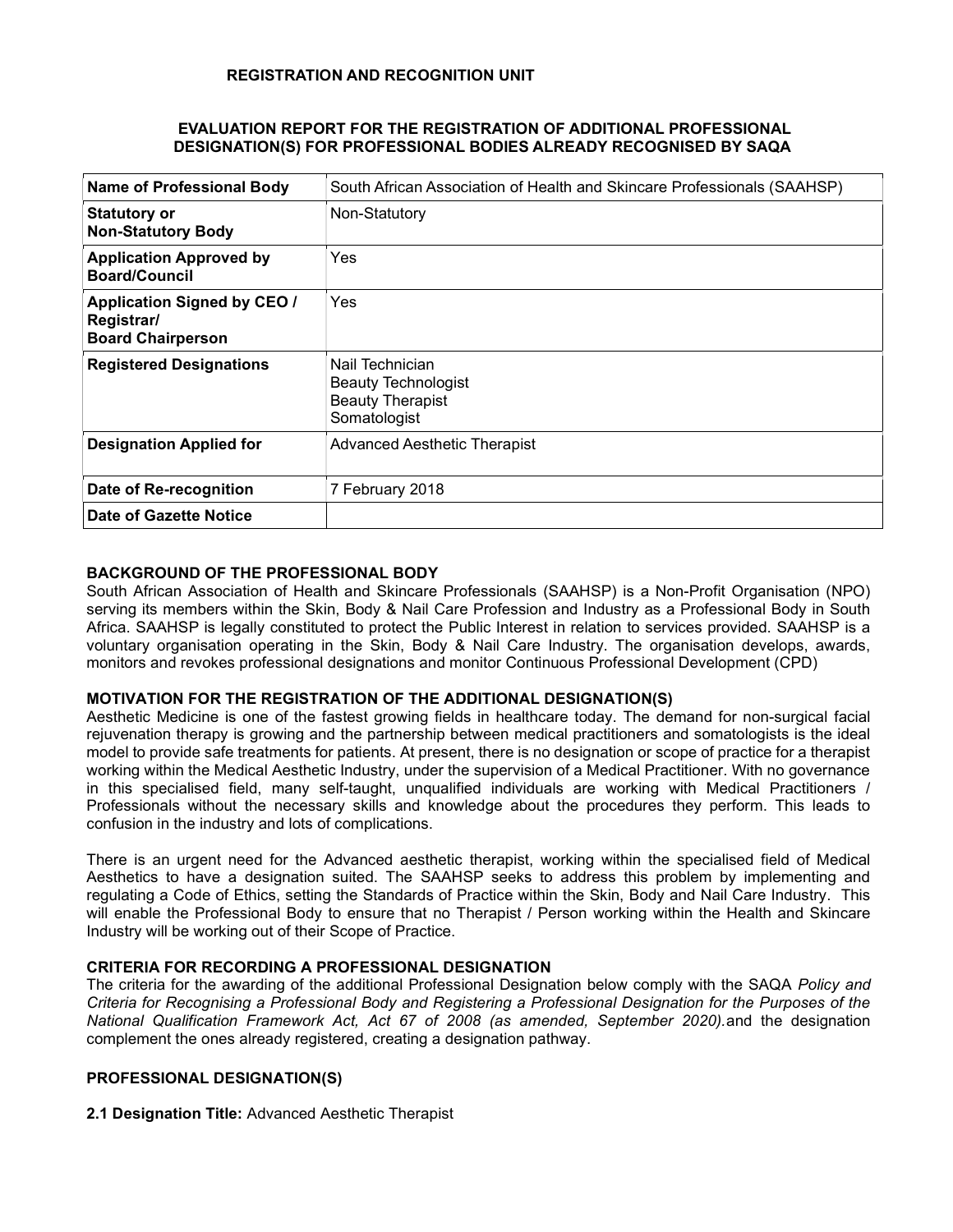# Description:

An Advanced Therapist has engaged in further studies and achieved a relevant Advanced Diploma qualification. They have extensive training in skin anatomy and physiology, skin conditions, cosmetic chemistry and science, they are trained to analyse and treat skin and body conditions through a variety of advanced techniques. They typically work in a medical setting such as Medi Spas, Skin Rejuvenation Clinics and Medical Aesthetic practices. Working alongside doctors specialising in Cosmetic Surgical and/or non-surgical treatments, they have advanced training in laser, Intense Pulsed Light (IPL), skin peels, photo rejuvenation, and micro needling.

### AWARDING CRITERIA

For the Professional Designation to be awarded, professionals must comply with the following minimum requirements:

# Underlying NQF Registered Qualification

An applicant for this designation must have one of the following qualifications.

- Advanced Diploma in Somatic Therapy NQF Level: 7 SAQA ID: 110041
- Advanced Diploma in Somatology NQF Level: 7 SAQA ID: 105723
- Advanced Diploma in in Somatology NQF Level: 7 SAQA ID: 35938
- Advanced Diploma in in Somatology NQF Level: 7 SAQA ID: 110049
- Advanced Diploma in Dermal Aesthetics NQF Level: 7 SAQA ID: 97898

# Experience / Practical Experience / Experiential Learning

A person applying for this designation will need to show evidence of (300 hours) of experience. The table below gives a break down of the 300 points in hours and percentage.

| Advanced Procedures in Aesthetic   Contact<br>Treatments<br>$(300$ hours) | <b>Hours</b> | % Contact |
|---------------------------------------------------------------------------|--------------|-----------|
| Online Theory - Synchronous                                               | 22           | 7.33      |
| Online Theory - Asynchronous                                              | 32           | 10.67     |
| Practical (Face to Face and online)                                       | 164          | 54.67     |
| Logged treatments                                                         | 28           | 9.33      |
| Independent self-study of standard<br>text and references                 | 54           | 18        |

#### Competency Assessment / Board Examination

The designation committee assesses the Portfolio of Evidence (POE). Formal appeals process is in place for someone wishing to appeal the outcome of their application.

#### Designation RPL Statement

Applying for the designation through Recognition of Prior Learning creates opportunities for people who do not hold the relevant SAQA registered qualifications, required for a professional designation, but who have years of experience together with the relevant knowledge and skills, to apply for such designation.

The RPL process consists of the following components:

- The applicant completes and submits the RPL application together with the relevant annexures.
- PoE is checked for completeness. Should there be any outstanding information the applicant will be requested to provide the missing information.
- Fully completed applications are then referred to the Designation Committee for evaluation.
- The Designation Committee assesses the PoE for evidence of adequate knowledge, skills and experience in accordance with the scope of practice for the relevant designation.
- If the application successful, the Designation Committee will recommend that the designation applied for be awarded.
- Should the Designation Committee find insufficiencies, they will make other recommendations.
- Members who are awarded a designation through RPL are strongly advised to participate in a structured CPD programme.